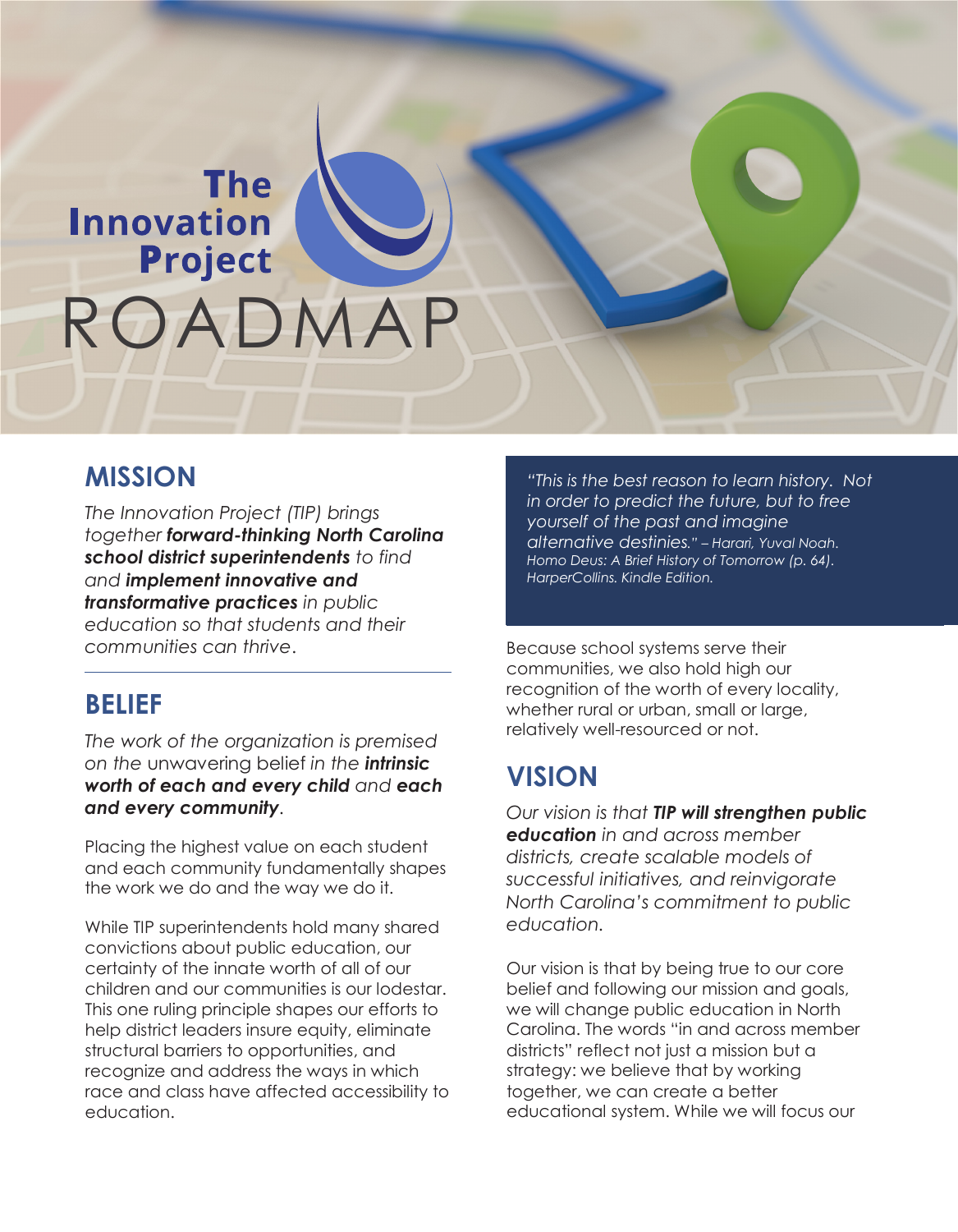energies primarily on meeting the needs of our member districts, we give credence to the importance of the state strongly investing in public education.

*"TIP holds vast promise for the children of North Carolina as it demonstrates the power of innovation, collaboration and capacity building. Of equal importance, TIP by its example will provide constant proof that traditional public school districts can serve the needs of all children as well or better than any other model." - Gerry Hancock, Co-Founder, Report to the Board, Sustainability Plan, January 18, 2018.*

### **THEMES**

We focus on **three themes** for our work*:*

- 1. **Redesigning** schooling and learning
- 2. Making it possible to have **capable and entrepreneurial leaders and educators** in all of our school systems
- 3. **Reimagining** the role of school systems so that they will continue to be **the hub** of their communities

*"In the knowledge-based economy that Peter Drucker foresees as our future, the real value of an organization will lie in its people's ability to think, to process information, to evolve creative solutions to complex problems." - Helgesen, Sally. The Female Advantage: Women's Ways of Leadership (Kindle Locations 3207-3208). The Crown Publishing Group. Kindle Edition.*

We hear critics say that schools and classrooms look the same as they did fifty or a hundred years ago. In some ways, that is simply false: technology is far more integrated and accessible to our teachers and students than ever before. Options for learning have vastly expanded, ranging from



language immersion experiences to vocational academies to associate degree programs before graduation. Nonetheless, we are committed to discovering everything we can about how students best learn and the barriers to their learning. We will use that knowledge to create the structures to make success possible for them. To accomplish this, we will rethink the best use of time and space and technology for learning; for expanding the range of opportunities; and for responding to the social and environmental conditions that challenge our students. In short, we understand that our task is to find and implement strategies that make it possible for each and every student to be a successful learner.

We are fully aware of the pipeline challenges for educators and leaders. We simply lack enough leaders and educators, especially in some of our communities. And, over time, our needs have changed. We now require a different skill set and aptitude – including a more entrepreneurial mindset. Creation of new strategies is necessary for developing our existing staff and training the next cohort.

School systems have a unique place in their communities. A robust school system is essential to the local economy and to our democracy. Other schooling choices continue to expand – publicly-funded vouchers for private schools, accommodations for home schools, policy preferences for charter schools, statutorilycreated options of university lab schools and "innovative school district" schools - but only the school system stands as a beacon for all children in a community. If that role were ever taken for granted, we now understand that it is ours to better lay claim to and to nurture. We can do this, but we need focus and creativity to help our schools – and our systems - truly function as hub of their community in the 21<sup>st</sup> century.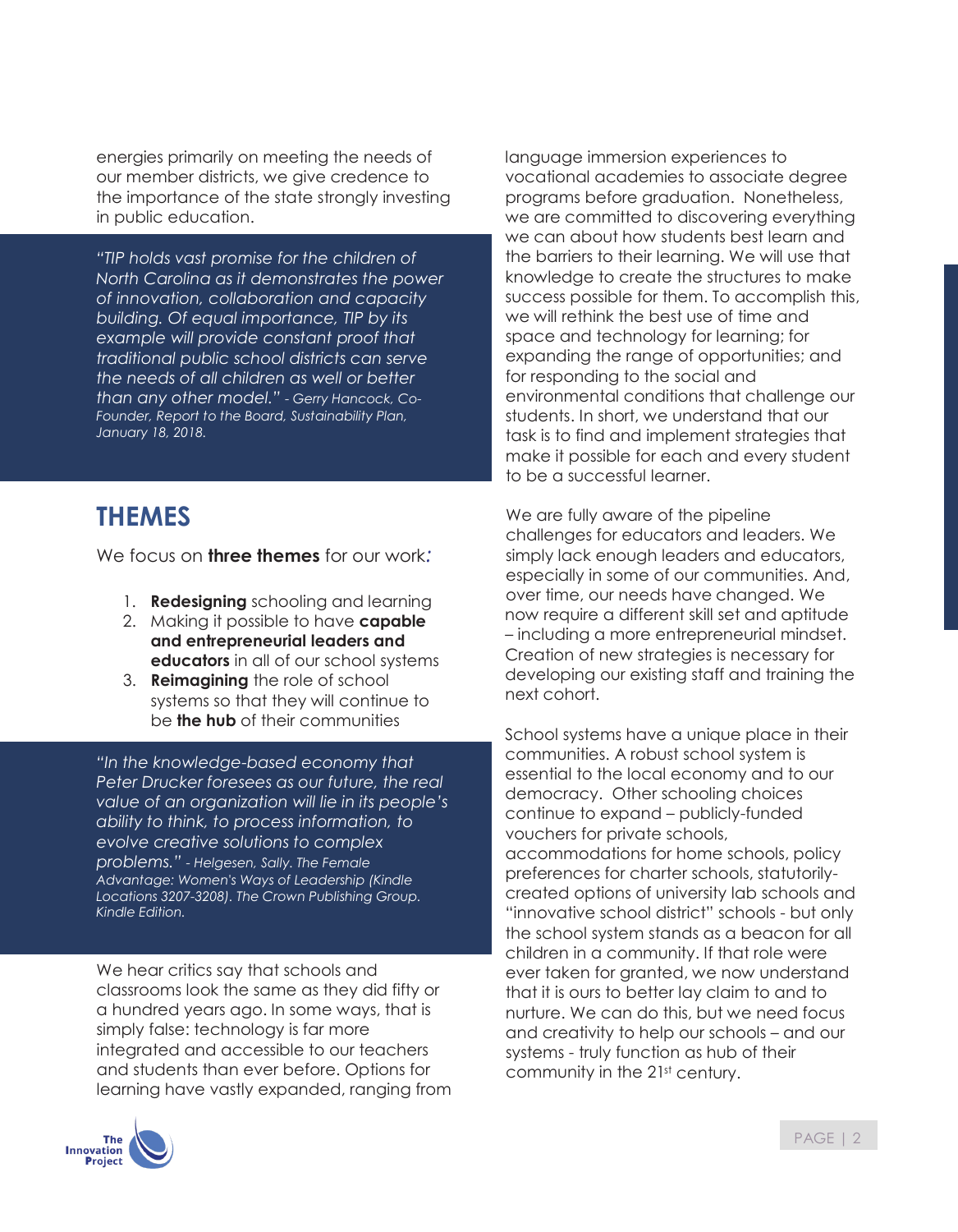# **THEORY OF OPTIMISTIC DESIGN**

We approach our work based on **theories of optimistic design**.



#### **Theory of Change**

https://vimeo.com/groups/479420/videos/22 5127006 **[9:35-11:01]**

*"'Theory of change' is a relatively new concept – it evolved over the last decade as a tool for social entrepreneurs to evaluate the impact of social programs. Now, according to research by the Innovation Network, more than half of nonprofits use a theory of change and almost 80 percent crafted (and re-crafted) one in the past year." - Smith, Suzanne. Theory of Change: Mapping Your Own North Star, (2017): https://socialimpactarchitects.com/theoryof-change*

Every significant effort needs a theory of change - how we move from where we are to where we want to be. TIP has adopted a model of "optimistic design" or "dynamic optimism."

This is not a head-in-the-sand version of optimism. We begin by fully understanding the many challenges and changes. We identify the following as fundamental to understanding the context in which we work:

- 1. rapidly evolving technology as a challenge—and an opportunity
- 2. the profound social and economic harms within our communities that affect our students and the ability of our communities to respond
- 3. the insufficient support from the state in providing funding and a structure for a successful system of public education.

#### *"[W]e can always (and only) greet our obstacles*

- *With energy*
- *With persistence*
- *With a coherent and deliberate process*
- *With iteration and resilience*
- *With pragmatism*
- *With strategic vision*
- *With craftiness and savvy*
- *And an eye for opportunity and pivotal moments."*

*Holiday, Ryan. The Obstacle is the Way: The Timeless Art of Turning Trials into Triumph, (p. 70) Penguin Group (Random House). 2014.*

In TIP, we approach optimistic design in five ways. We **inspire**, **empower**, **connect**, **innovate**, and **transform**. What follows is a fuller picture of each of these vital elements.

### **(1) I nspire**

TIP inspires by creating a culture of innovation, a keen interest in new ideas and possibilities, and momentum towards looking around the corner. This is crucial: school district leaders – superintendents and their cabinets – face innumerable problems and challenges every day. To look beyond the immediate tasks, these leaders must have a place to be inspired by each other and the possibilities presented by the TIP team.

### **(2) Empower**

TIP is not just a think tank. Nor is it just a service-delivery organization. We focus on empowering superintendents and their colleagues to innovate and transform. As a part of a theory of change, this means providing tools, resources, structures, professional development or whatever else is needed to empower superintendents to do what they see as needed in order for their students and community to thrive.

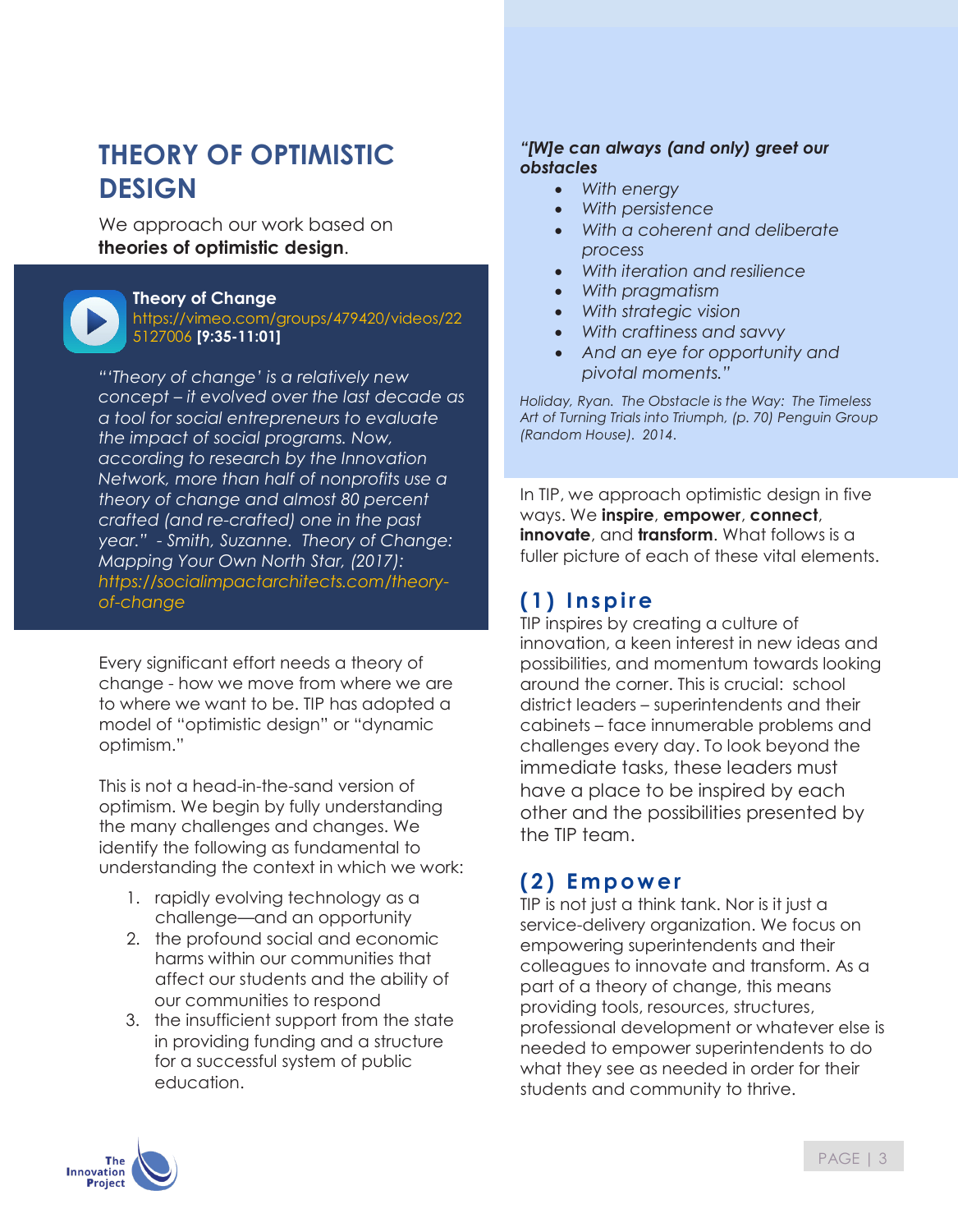### **(3) Connect**

TIP creates opportunities for connections – among superintendents, with dedicated staff, and through supporting strategic alliances. We are creating, within TIP, focused networks where, across school districts, we offer means of collaboration and support. Through connection, we capitalize on the ability of our small districts to act quickly to make use of opportunities to leverage resources in our better-funded districts. In this way, our more challenged communities both benefit from being networked with more advantaged districts and contribute by sharing their approaches to barriers to educational opportunities. This is not a zero-sum scenario. The goal isn't even for every district to get the same benefit from every project. It instead reflects a fundamental value and ability to grow programs and possibilities by working over the long-term together.

*Anything worth doing is worth doing with others. Dream big. What can you imagine accomplishing that would require more than you can do on your own? What kinds of teammates would you need to accomplish it? How might the trip benefit them as well as you or the organization? - Maxwell, John C. The Leadership Handbook: 26 Critical Lessons Every Leader Needs (p. 9). Thomas Nelson. Kindle Edition.*

#### *"An algorithm is arguably the single most important concept in our world."*

*- Harari, Yuval Noah. Homo Deus: A Brief History of Tomorrow (p. 83). Harper Collins. Kindle Edition.*

### **(5) Transform**

When we transform, we create a more fundamental shift in public education. We recognize that for public education to serve its rightful and necessary place in society, we need to be able and ready to transform public education. This comes about in a couple of ways. First, we should never underestimate the value of incremental reforms – the innovations that one by one add up to a far better system of education. Transformation also occurs when some obstacle becomes the path to innovation.

*"We have various abilities, present in all rational creatures as in the nature of rationality itself. And this is one of them. Just as nature takes every obstacle, every impediment, and works around it—turns it to its purposes, incorporates it into itself—so, too, a rational being can turn each setback into raw material and use it to achieve its goal." Aurelius, Marcus. Meditations: A New Translation (Modern Library) (Kindle Locations 1893- 1896), 8.35. Random House Publishing Group. Kindle Edition.*

### **(4) Innovate**

When we innovate, we don't simply come up with ideas, we act! We take the steps nurtured through inspiring, empowering and connecting. And while "innovate" or innovation might mean many things, here we ascribe to the simple explanation that it means to add value. An innovation is an act that allows us to do things better.

# **TIP INITIATIVES**

TIP develops initiatives that are based on our mission, vision, beliefs, and theory of change.



**Enterprise – Values and Strategies** https://vimeo.com/groups/479420/vide os/225127006 **[2:38-4:24]**

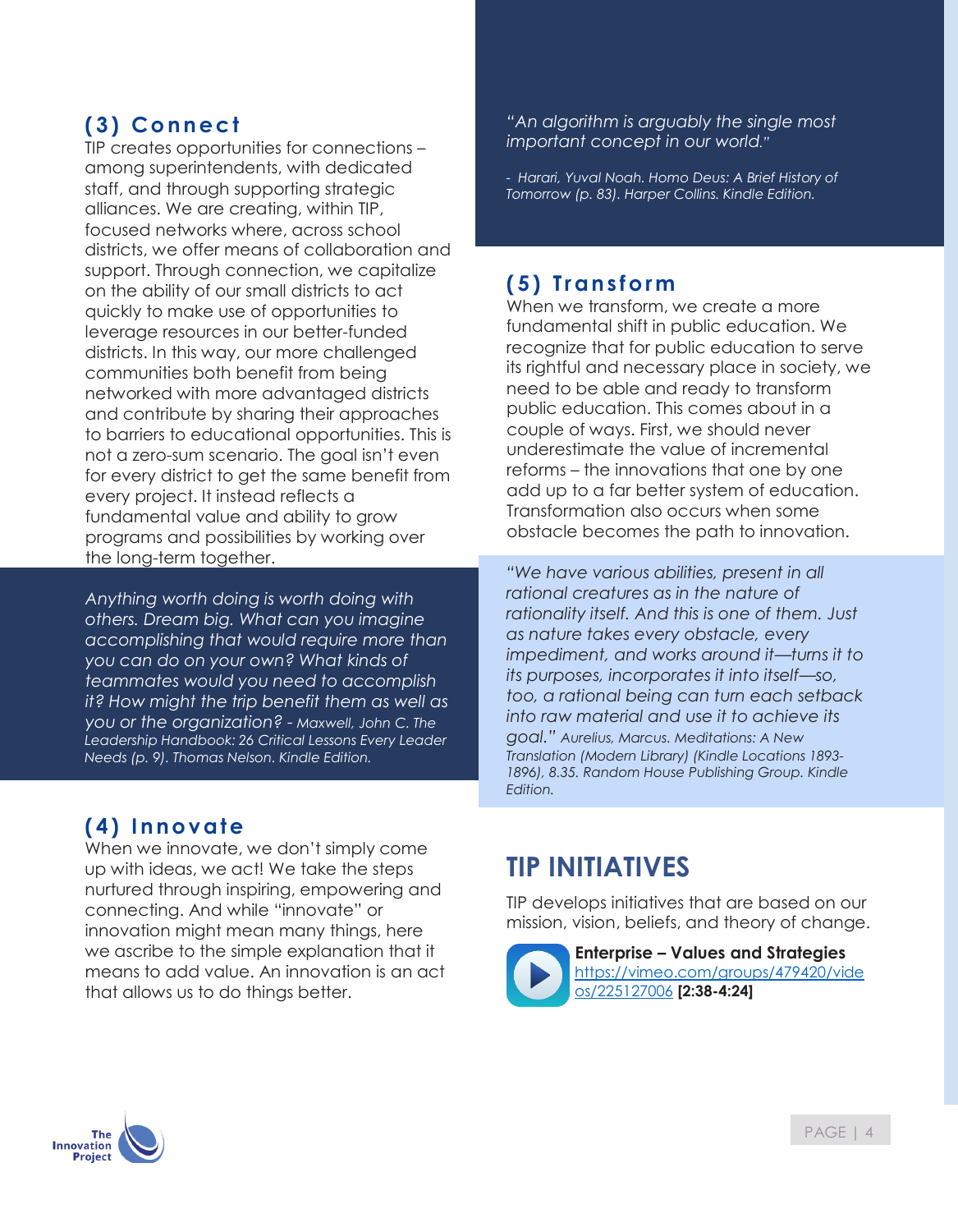We begin with our major initiatives, those projects that continue year to year and require a commitment from our districts and the team of the project itself. We more closely scrutinize these programs for the benefit they provide to each member district relative to the use of resources (both people and funds), for their potential in helping us reach our goals, and for the need for iterative design to continually readjust the "hows."

Each major initiative is evaluated at least every two years, with the TIP board making the decision whether to continue, discontinue or modify the initiative. TIP also will have action plans that identify and track progress on key elements of the project.

#### **Our current major initiatives are:**

#### **Restart Schools Collaborative**

TIP superintendents want to have flexibility to utilize resources and make programmatic and staffing decisions that best meet the needs of their students. This is especially important in schools that serve disadvantaged students. Our work on restart schools has been an important part of this effort by helping our districts obtain restart status for continually low-performing schools, thereby gaining the same freedom from state laws and regulations as charter schools. TIP then supports the TIP superintendents and their districts in redesigning schooling and learning in these schools, and in training leadership and educators.

#### **Virtual Academy Consortium**

The virtual academy, allowing online and blended learning education, is a window into new ways of understanding schooling and learning. Our modular course development is especially adaptive to the needs of students who struggle or of systems that have difficulty putting a high-quality teacher in every classroom. This focus is the

beginning of developing modalities of learning that work for students rather than making students attempt to fit into a uniform system.

#### **Innovative Classrooms**

We begin by understanding the current constraints of classrooms and knowing that students need more: they need classroom settings that engage them and that foster particular learning approaches, such as inquiry or project-based education. We help TIP districts create these 21<sup>st</sup> century classrooms and bridge connections between our teachers.

#### **TIP-NCSU Teaching Scholars**

While the pipeline issues are vast, we have begun our work in a concentrated way. A pilot project involving five TIP districts and North Carolina State University offers a twoyear \$10,000 bonus to encourage NCSU students to choose to teach in one of these communities. To support and encourage these teachers to stay, TIP is developing cohort activities, enrichment and support activities, and a vision of teaching that leads to the next level of scholarship and leadership. As an initial step, this project also places TIP in a position to develop further strategic alliances that will expand our work.

#### **Re-engaging Homeschool Families**

Within the increasingly complex world of education, we see homeschool families as a part of our community with whom we should better connect. The relationship starts by our better understanding their needs and learning how we can better work with them. In addition to better serving these families, this initiative challenges us as we consider redesigning schooling and learning and the role of the school system as the hub of the community.

In addition to these significant initiatives, we have an array of other services and activities

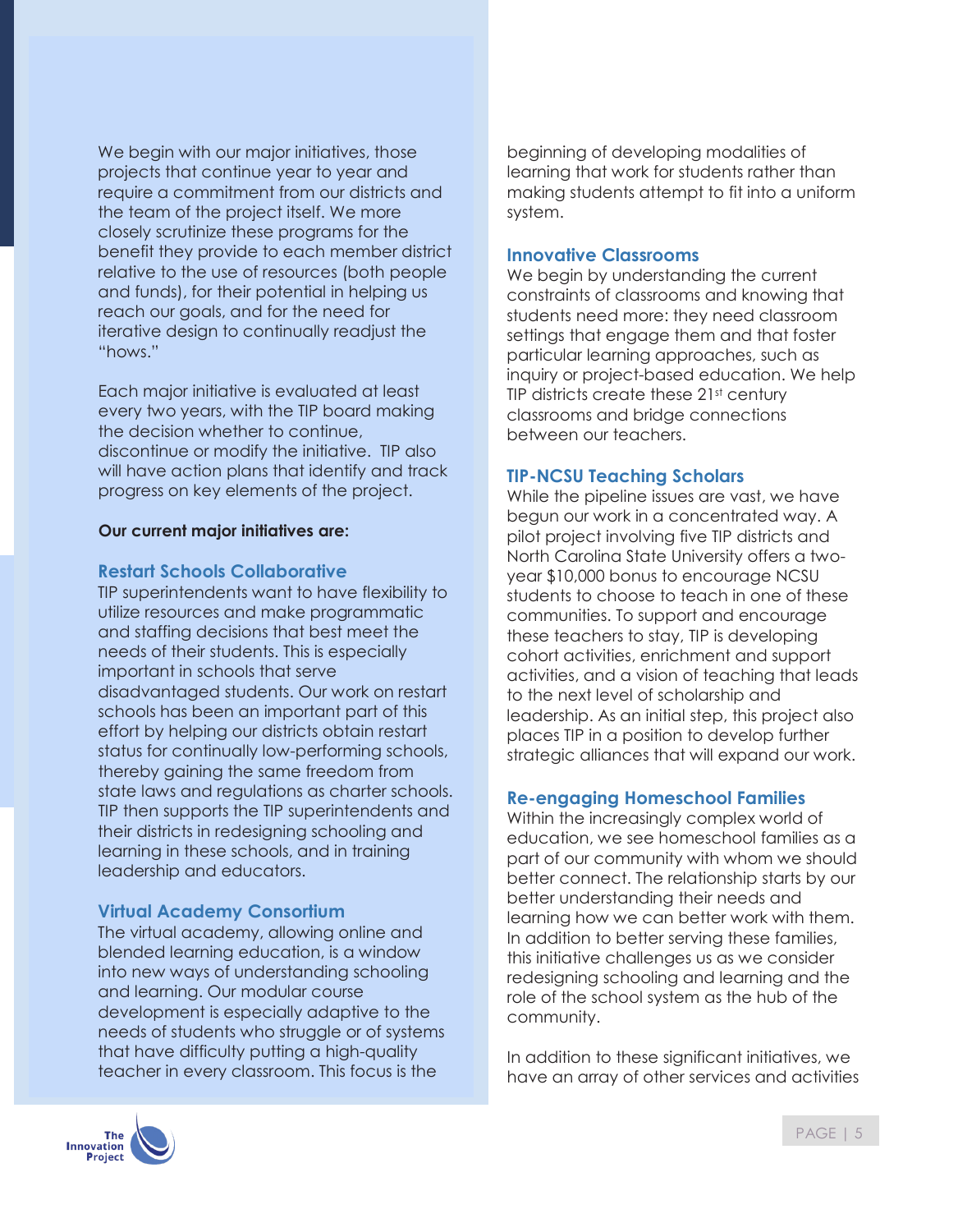that allow us to make sure that we are addressing our mission, goals, vision, and theory of change in a variety of ways that help our TIP superintendents.

#### **They include the following:**

**Brief topic explorations:** We learn about challenges when we meet with individual TIP districts. From various sources, we hear of new topics on the horizon. We learn of a potential new partner. We throw the idea out to a few TIP superintendents and if they say yes!, we move ahead. We put together a research paper, a ZOOM meeting, a topic for a TIP membership meeting. In other words, we explore.

**Member meetings – statewide, regional, in the district:** The work of TIP requires collaboration – which requires building trust. And so we meet. We gather in full TIP member meetings where we go over our work, explore new possibilities, and are inspired by being together. We get together regionally, where there are shared interests and trusted relationships; some conversations go better in these settings, this home turf. We also meet in individual member districts, learning about the system and its community, its innovations and its challenges. We facilitate conversations. We present ideas and share what TIP is about – from our core beliefs to our projects.

**School site visits:** We believe in the power of observing innovation. One part of the culture of optimistic design is to "actively seek better ways with curiosity and openness to evidence of what works." We go to schools within our member districts as well as other schools – whether they are state-chartered, private, or in other systems - that might have ideas worth exploring.

**Tool kits:** To move into action – to innovate and transform – requires resources. TIP is committed to not only being a place for

imagining the future but making it happen. The fullest expression of TIP's mission is our work in developing practical tool kits, templates, or other resources that a superintendent can take to his or her district to help them adopt an idea and make it their own implemented strategy.

**Market share tools:** If TIP school systems are the hub of their communities, they need to understand what their education landscape looks like. TIP updates resources annually for our member superintendents to give them up-to-date information on their community.

**Leader consultations:** The TIP model is fully engaged in supporting superintendents of public school systems in their very difficult and challenging jobs of leading a school system for the benefit of that community. TIP is uniquely focused as an organization on supporting superintendents in developing innovative and transformative strategies. We also recognize the need to be responsive to urgent issues facing TIP superintendents. Leader consultations build relationships between the TIP team and member superintendents by supporting our members in both implementing TIP initiatives as well as addressing other critical issues faced in the superintendency.

**Communication platforms:** As an organization focused on inspiring, empowering, and connecting (in order to innovate and transform), TIP will invest in various communication platforms that allow members to engage with each other and easily draw on resources available from TIP.

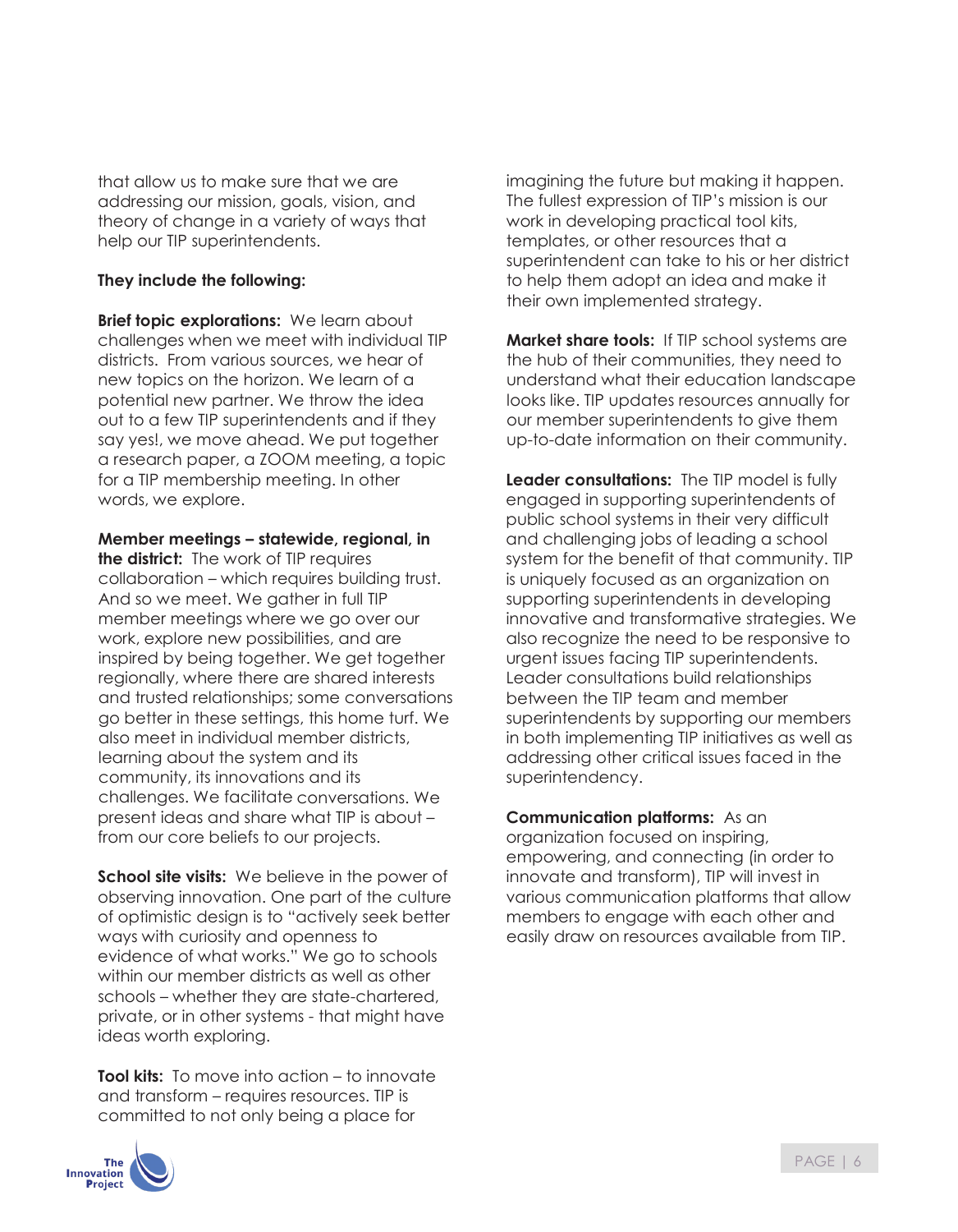## **TIP RESOURCES**

Every organization needs to identify the resources it has to apply to its mission, vision, goals, and strategies. The Innovation Project has extraordinary assets to make it possible to achieve its purpose. They include the following:

**Engaged Board:** A board is essential for having the long-range view for the organization, bringing together viewpoints broader and more diverse than can be expected from the staff, and establishing accountability and transparency for the staff and the organization as a whole. The bylaws establish a board that brings together these fundamental elements. The board meets frequently throughout the year. Additional elements will be added, as needed, through board policy and culture.

#### **Involved, entrepreneurial superintendents:**

Our members are not only recipients of services but are crucial to the model: they inspire each other and connect in a variety of ways with each other. Their ability to innovate and transform makes it possible for TIP to serve its purpose. For this reason, decisions on membership - size, qualifications, and responsibilities -relate directly to the function of TIP and are made by the membership, along with the board.



#### **Theory: Front Runners**

https://vimeo.com/groups/479420/video s/225126940 [Around 6:30-8:09]

*Having a group of smart, capable superintendents working collaboratively to improve public schools in North Carolina provides a tremendous opportunity for their schools to move forward to becoming places where each student thrives. The commitment of these superintendents to working together to use currently available resources as well as they can is noteworthy, commendable, and a very significant step in the right direction for public schools and their students and for North Carolina's communities. The capacity of TIP's staff, regular independent contractors, and other experts to support this effort by encouraging innovation, providing technical assistance, and building internal capacity, all while staying nimble and affordable, is equally noteworthy and commendable." - Leslie Winner, The Innovation Project: Report and Recommendations, January 18, 2018.*

**Nimble, talented staff:** The staff must have numerous qualities to meet the goals and fulfill TIP strategies. They must have persistent flexibility. They must be able to manage projects while continually scanning the horizon and adapting to the immediate needs of TIP superintendents. So far, the membership and board have expressed a desire for a lean staff: they do not want to be build significant infrastructure that would slow the organization in shifting when needed. TIP recognizes the tension between this goal and the potential complexity of managing projects and creating the capacity within TIP districts to innovate. Strategic alliances and philanthropy will help ease this tension.

#### **Efficient, effective application of member**

**funding:** TIP is aware that the member funding is paid by public entities and that this demands the most care possible of these funds, both in regard to transparency and effective use of the funds. The board holds an important role in establishing the budget and reviewing TIP's finances.